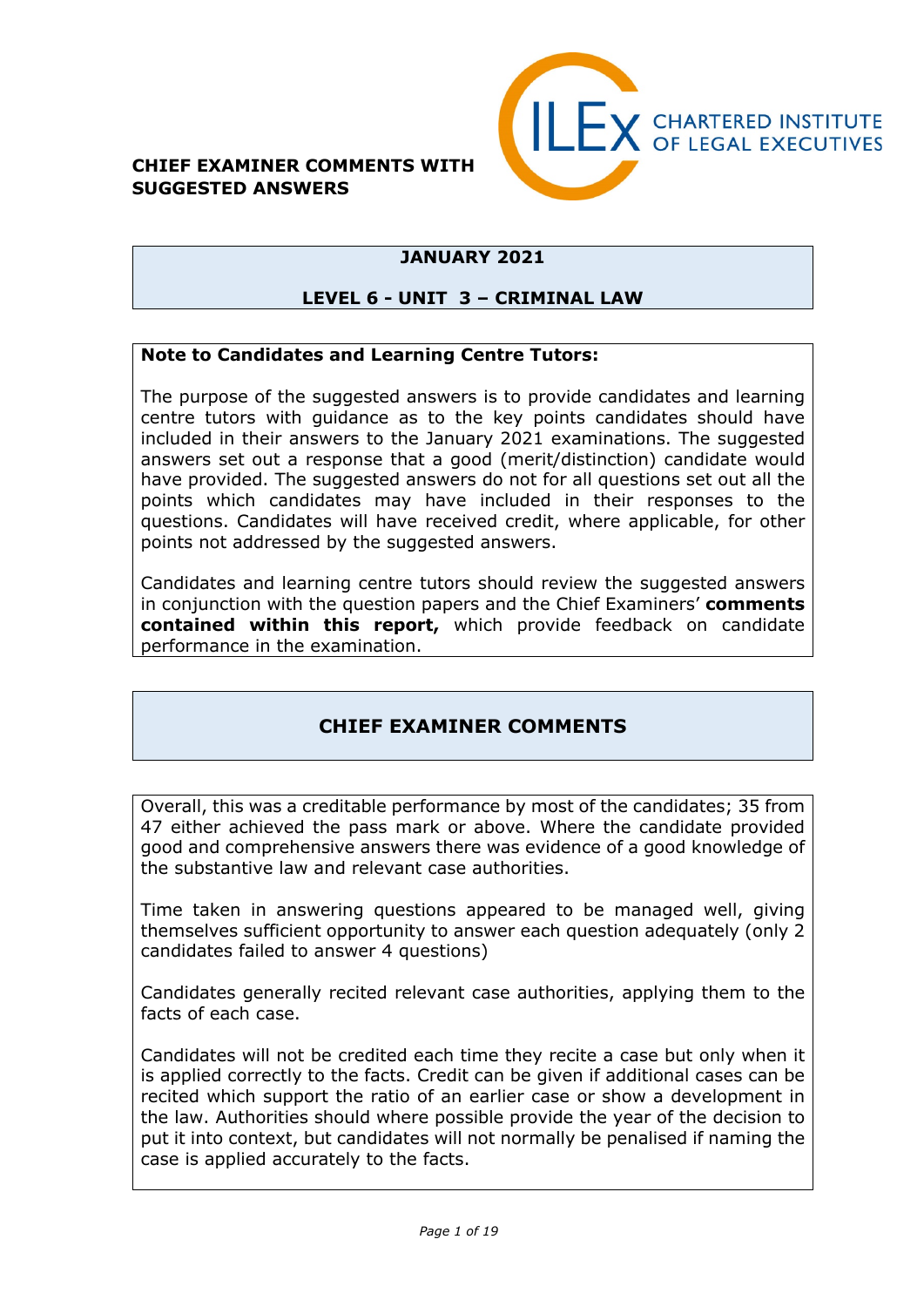Although the issue did not arise on a regular basis in this examination, but for the avoidance of doubt if a candidate recites a provision of a statute there must somewhere within the text of the answer be the complete (and correct) version of the applicable section /sub section eg "Section 1(1) Criminal Damage Act 1971 (CDA). Reference to CDA/Basic Offence can be credited if used in the correct context.

# **CANDIDATE PERFORMANCE FOR EACH QUESTION**

### **Section A**

# **Question 1**

Some papers were reasonably well answered, and candidates were able to explain the difference between voluntary and non-voluntary intoxication and its application as a potential defence to offences which required proof of the *mens rea* where either basic or specific intent was required. Most answers did not fully evaluate the Majeski Rule as to whether it was "fit for purpose".

### **Question 2(a)**

Most candidates were able to demonstrate the elements of GNM and its root in Adomako. The question was answered reasonably well, and the majority of candidates were able demonstrate at least their understanding of the need for the existence of a Duty of care, its breach and the need to show that the negligence was "gross". Better answers provided good examples of each element.

### **Question 2(b**)

This question was well answered in most cases with evidence of an understanding of the evolvement of recklessness, both subjective and objective from Cunningham to R v G and another. The depth of the evaluation as per question however was not so well demonstrated.

### **Question 3**

This question had limited participation and reflected the candidate's knowledge of the effect of  $R$  v Jogee and the law of joint enterprise. It was probably the hardest question in Section A and those that did reasonably well knew the case and its effect; otherwise, it was poorly answered.

# **Question 4 (a)**

This was reasonably well answered, and most candidates were able to demonstrate their understanding of the elements of the offence of theft and how particularly the examples of appropriation were relevant to the need to find the *mens rea* element for the offence to be complete.

**(b)** well answered question - consistent demonstration of the test in Ghosh and the cases that followed to show change to sole objective test as per Ivey etc.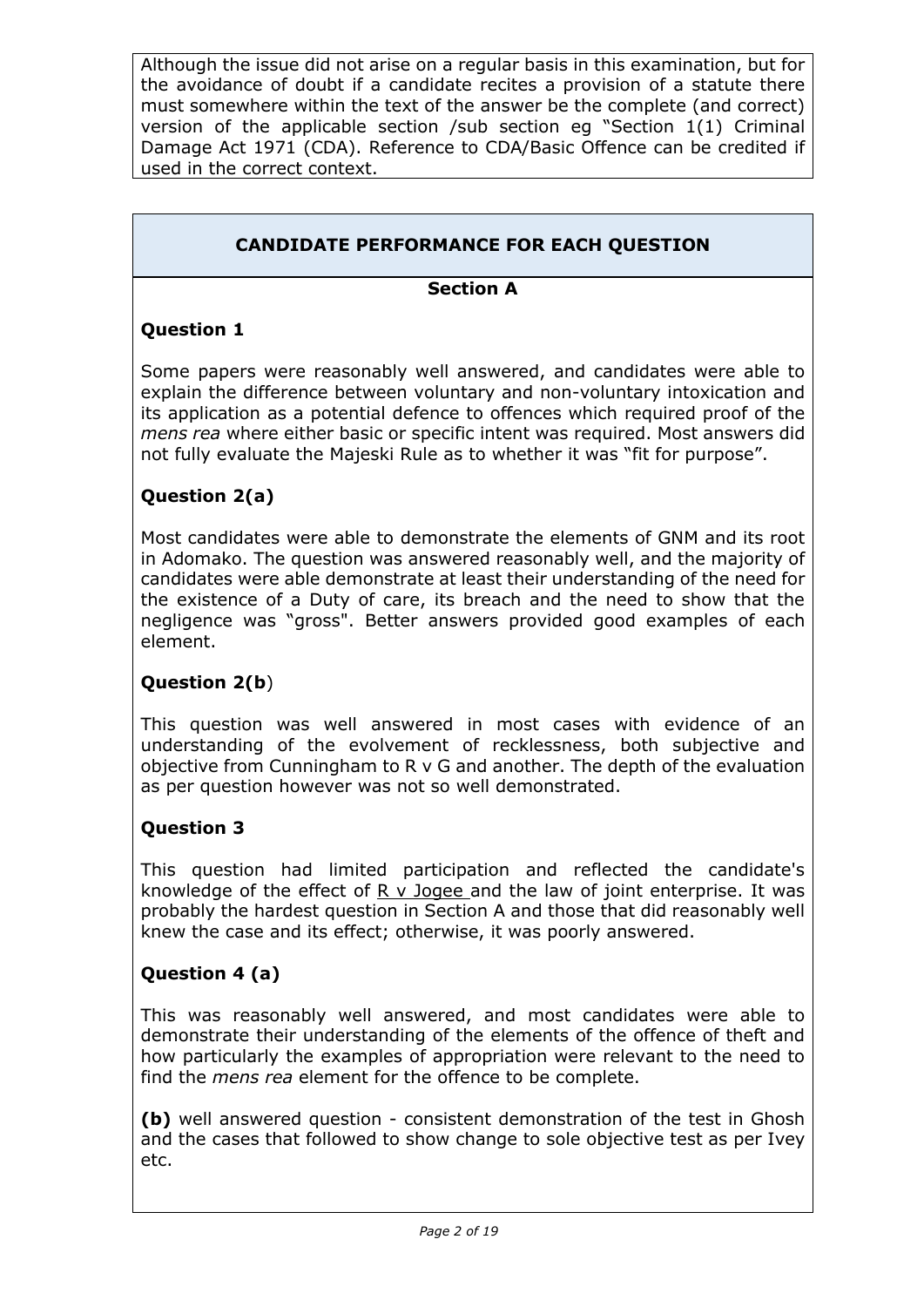### **Section B**

# **Question 1**

Most candidates correctly identified the offence of murder but did not initially mention VM as a possibility if an arguable partial defence exists eg loss of control (albeit some referred to it later in the answer, so credit was given). Application of law to facts in this case reasonably well understood and applied. (Although the facts directed itself at murder and the possible defences, some credit was given for reference to Olivia causing criminal damage to the glass).

# **Question 2(a)**

Most candidates correctly explained both potential offences of burglary, although not all recognised and explained the attempt element in the question. Where attempt was discussed most candidates correctly identified elements of offence including "more than merely preparatory", as well as a correct recital of the CAA81. Most candidates identified the appropriate application of the law to the facts but not in any great detail - tended to be average response to this aspect of the question.

# **(b)**

Many candidates read the question as murder (although no suggestion in the question that Nick had died - just "shot"). However, whilst some candidates were confused by the substantive offence, all were consistent in recognising "transferred malice" and the potential defence of duress by threats. The latter however was not always correctly explained and there was some confusion between duress by "threats" and "circumstances".

# **Question 3**

Overall, this was a popular question and most answered it well. There was clear evidence from most answers that candidates were able to recognise and explain Battery in S39CJA88, and then ABH in S47OAPA1861 in relation to the facts of the case. Intoxication as a defence was overall well explained and whether it could apply to basic intent offences.

Use and appropriate application of authorities well used in this question.

# **Question 4**

This question was mostly well answered with the key substantive offences ie the elements of Theft, Criminal Damage and relevant defences adequately identified and applied.

Overall, the questions within both Sections A and B were in part challenging but provided sufficient scope to enable candidates to obtain reasonable marks on each chosen question. The content of each of the questions were within the parameters of the Unit Specification and a well-prepared candidate should not have difficulty in answering any of the questions to an appropriate level. It is important for centres to remind themselves that whilst knowledge and understanding of the substantive law is fundamental, the candidates must be able to demonstrate their ability to "critically evaluate" a given issue in order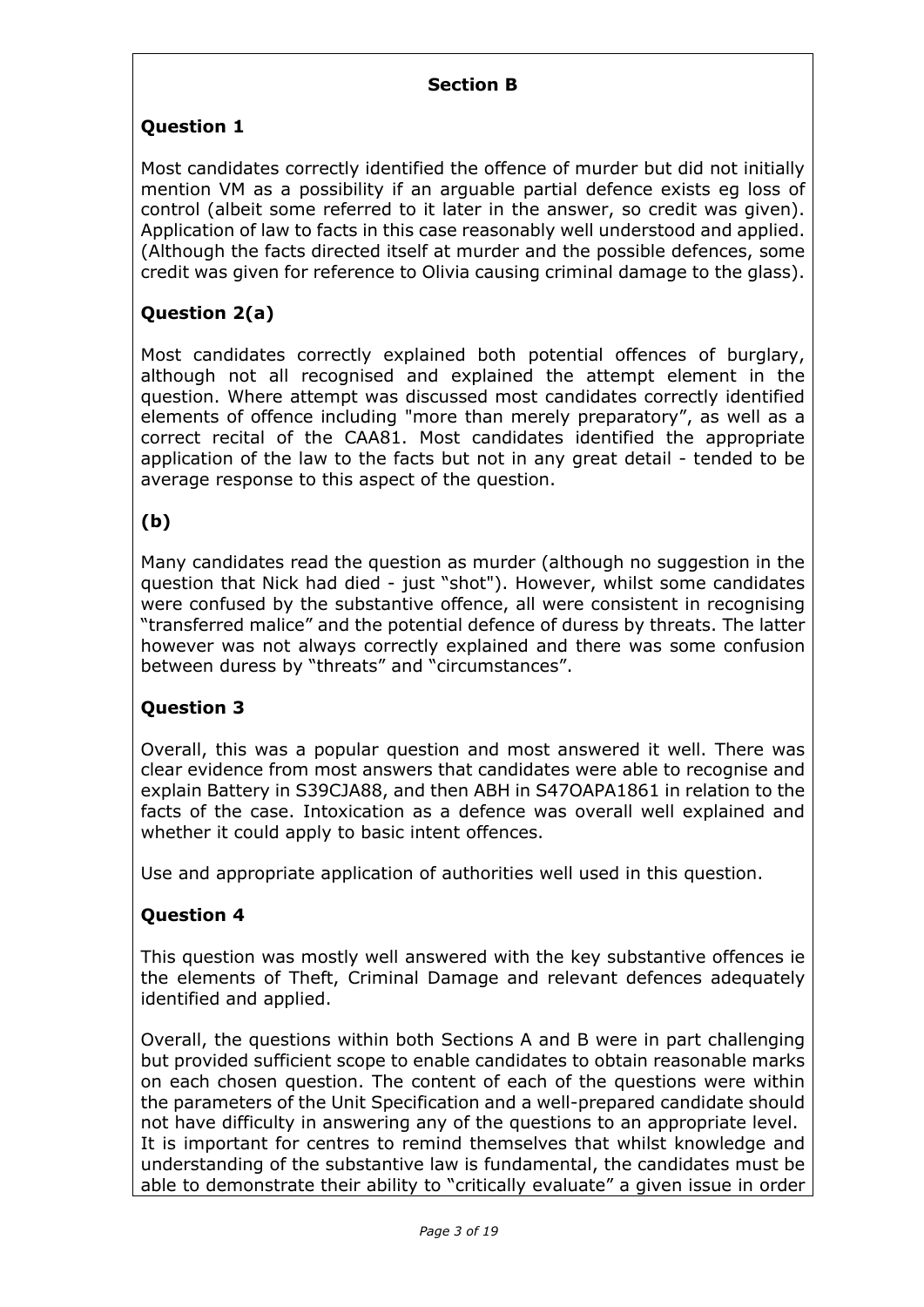to provide evidence of their understanding of the legal principle in that case and its application.

# **SUGGESTED ANSWERS**

### **LEVEL 6 - UNIT 3 – CRIMINAL LAW**

### **SECTION A**

#### **Question 1**

The issue which has caused concern here is that the courts cannot be seen to condone drunken behaviour which results in the commission of an offence by allowing a defendant (D) to escape liability due to intoxication. Therefore, intoxication is said not to be a defence *per se*, but evidence of intoxication may be sufficient to negate the *Mens Rea* (MR) of an offence: DPP v Majewski (1977).

Majewski is the leading authority on voluntary intoxication and sets down the principles in respect of voluntary intoxication which is known as the Majewski Rule. Simply put, the rule states that voluntary intoxication is no defence to crimes of basic intent, but it may be a defence to crimes of specific intent if D lacks the requisite intention for the offence.

The decision taken in Majewski has been criticised for a number of reasons.

The difference between basic intent offences and specific intent offences has never been clearly defined but they are distinguished by the MR of the offence committed. A basic intent offence can be committed intentionally or recklessly, whereas a specific intent offence can only be committed intentionally.

This means that a voluntarily intoxicated D will automatically be reckless and will therefore have the MR for every basic intent crime. A more recent approach in relation to basic intent offences was taken in Aitken and others (1992) where the D pleaded intoxication to a basic intent offence and the jury were directed to ask themselves whether D had appreciated any risk that he would have appreciated had he been sober. This approach was also followed in Richardson and Irwin (1999).

In relation to specific intent offences, intoxication can be a complete defence if it was found that the D was so intoxicated that he was incapable of forming the requisite MR and that there was no basic intent alternative to the offence committed such as theft: Beard (1920).

If a D is intoxicated but still able to form the requisite intent for the offence, he will still be liable for the offence as a drunken intent is still an intent: Sheehan & Moore (1975). The same applies to a person who forms the intention to commit a specific intent offence when sober and then becomes intoxicated to give himself Dutch courage to carry out the offence. He cannot rely on the defence of intoxication: A-G for Northern Ireland v Gallagher (1963).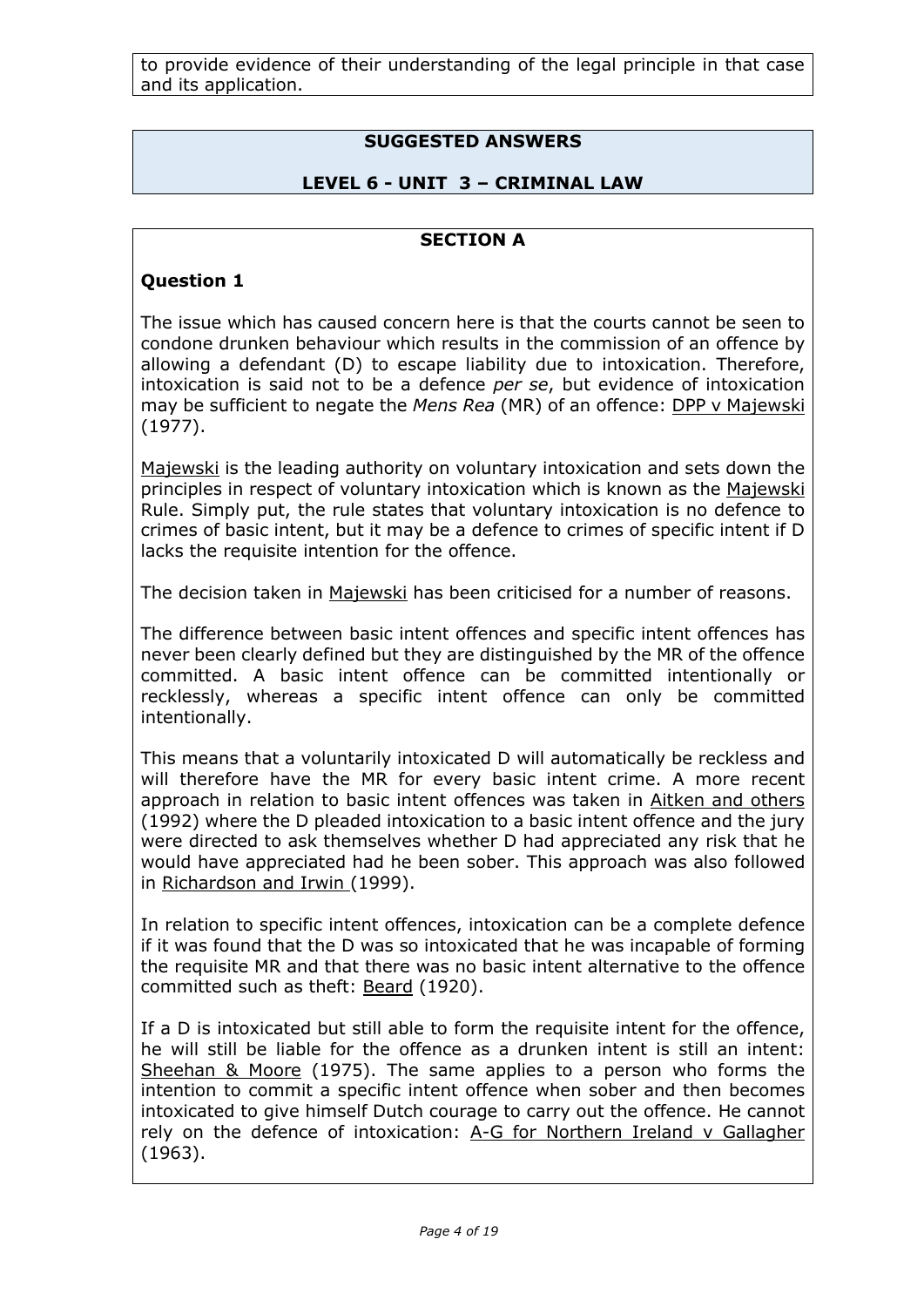The decision in Majewski has also been criticised for compromising the principles of law for reasons of public policy.

A fundamental principle of criminal law states that for a D to be convicted of an offence there has to be a guilty act, *Actus Reus* (AR) which has to coincide with a guilty mind (MR). The Majewski rule ignores this principle as, according to the rule, a D who voluntarily becomes intoxicated is automatically reckless. This means that the MR is formed when D becomes intoxicated, which is prior to the AR of the offence being committed.

It could also be argued that the presumption that a D who is voluntarily intoxicated must also be reckless, contravenes s8 of the Criminal Justice Act 1967 (CJA1967) which requires a D to foresee the result of his actions by reference to all the evidence.

In respect of the Majewski rule it could be said that the principles above have been compromised in the interest of policy considerations – the courts being seen not to condone drunken behaviour. However, the policy aims that the rule was designed to tackle remain problematic in cases where there is no lesser basic intent offence of which to convict the D.

In the report entitled *Intoxication and Criminal Liability,* Law Com No. 314 (2009), the Law Commission (LC) proposed that whilst the distinction between specific intent and basic intent offences should remain, the terminology should be dropped. It also proposed a number of fault requirements where the prosecution would have to prove the state of mind regardless of D's intoxication, which would also incorporate the approach in Richardson.

To date none of the LC's proposals have been incorporated and the defence of voluntary intoxication could be said to be in an unsatisfactory state. The criticisms of the Majewski rule are well founded as it compromises the fundamental principles of criminal law in the name of public policy and provides an unclear and confusing manner of distinguishing offences which is inappropriate for today's offences.

# **Question 2(a)**

Gross negligence manslaughter (GNM) refers to a situation where a death has occurred due to a grossly negligent breach of a duty of care involving a risk of death.

GNM is a conduct based crime which means that D could be convicted of GNM without having any MR at all. If D's conduct is so bad that it is judged as gross, he will be found guilty and his lack of MR will not make any difference.

The AR elements that satisfy criminal liability in this situation are that there has to be an existence of a duty of care, a breach of that duty which causes death and D's behaviour is grossly negligent and goes beyond civil liability: Adomako (1995).

As far as the duty of care is concerned the meaning is the same as in civil law: Caparo v Dickman (1990), the three-stage test. There are a number of situations that could impose a duty to act, duty under contract  $-$  Pittwood (1902), Adomako (1995), voluntary assumption of care – Stone and Dobinson (1977), duty of landlord to tenant  $-$  Singh (1999), duty of driver to other road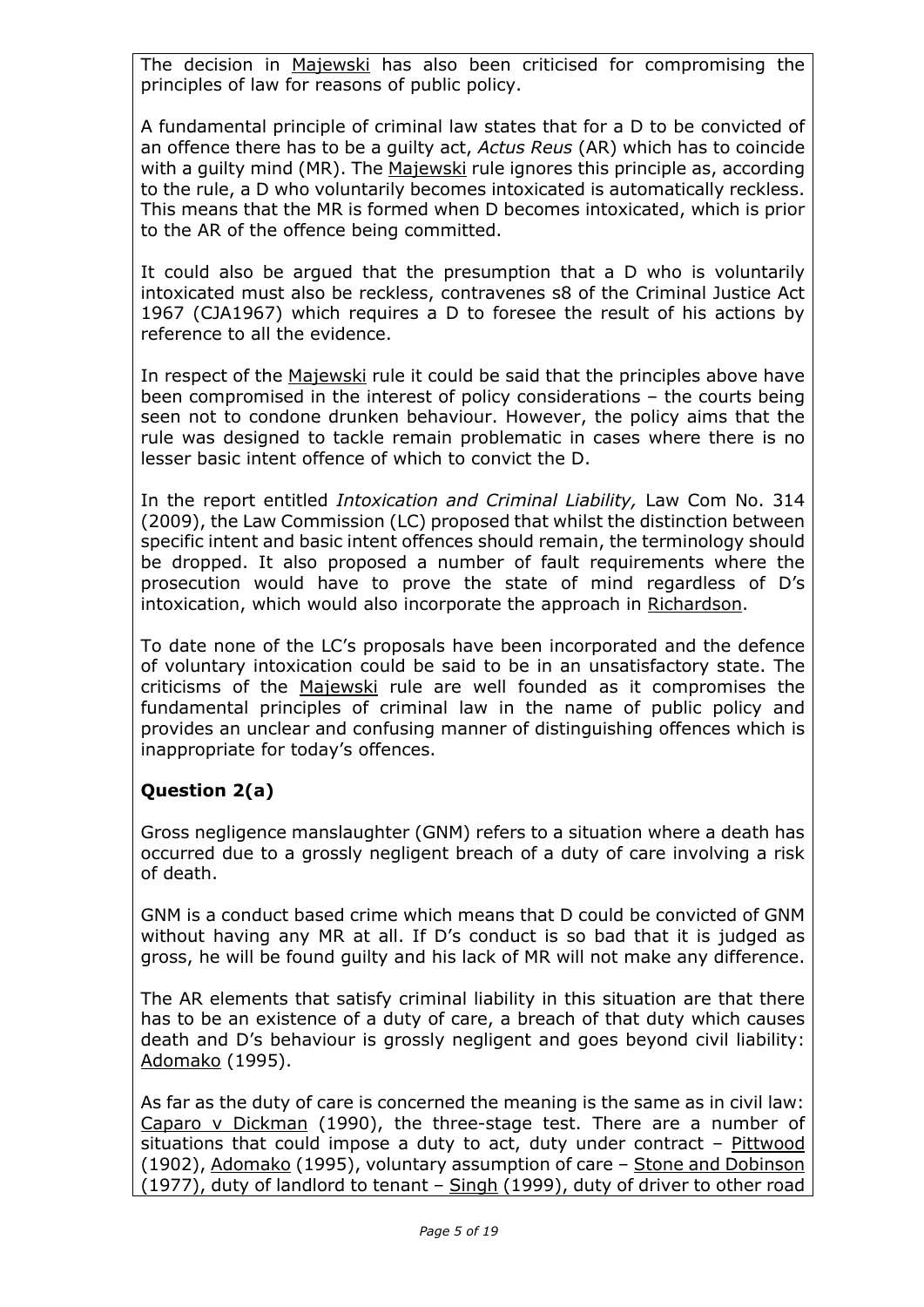users - Andrews (1937), Wacker (2003), and duty of a captain of a ship to his crew – Litchfield (1998).

The breach of duty could be a positive act or an omission and D would be judged against the standard of a reasonably competent person performing the duty involved. A breach of duty *per se* may not always lead to criminal liability even if D is responsible for the person's death.

It was decided in Adomako (1995) that something more should be required to satisfy criminal liability, and this had to be conduct so bad in all the circumstances as to amount to a criminal act or omission. Prior to this, in Bateman (1925), Lord Hewart CJ explained gross negligence as going beyond a matter of mere compensation … showing such disregard for the life and safety of others as to amount to a crime. This was followed by Andrews (1937) in which gross negligence was described as a very high degree of negligence.

These tests were considered unsatisfactory as they were circular, in that the jury were directed to convict if they thought a crime had been committed. Adomako remains the leading case in this area. Gross negligence relates to nothing less than a risk of death: Misra & Srivastava (2004). It was held in A-G's Reference (no.2 of 1999) [2000] that D does not even have to foresee death or personal injury to have perpetrated a gross breach. The offence is objectively judged on D's conduct and whether it was sufficiently bad to be termed 'gross'. The factors to be considered when deciding the grossness of the breach are:-

- How far below the standards of a reasonable person did D fall?
- Did D foresee the risk of death?
- What were the motives behind D's conduct? and
- Was D exercising a special skill that was relevant to the question of breach?

In the recent case of Rudling (2016), the Court of Appeal (C of A) held that the Crown Court had been right not to convict D (a GP) of GNM when she refused to go and see the victim (V) on her way home from the surgery on Friday evening. D told V's mother to bring him to the surgery on Monday morning. V died on Saturday.

Dismissing the appeal, the C of A held that a recognisable risk of the possibility that V might be suffering from a serious condition was not the same thing a recognising a serious risk of death. For there to be a gross breach of duty, it is necessary for the prosecution to show that there was a serious risk of death that would be obvious to a reasonable GP at the time of the breach. This decision was followed by the case of Rose (2017).

In the recent case of Zaman (2017), D's conviction for GNM was upheld by the C of A as, in this case, even though D (a restaurant owner) had been advised by his supplier to advertise the presence of peanuts in some of the meals on his menu, he declined to do so.

There were two instances where customers were told that the food did not contain nuts. In the first case there was a severe allergic reaction but in the second case, the customer died after suffering a severe allergic reaction to the peanuts contained in the food.

It could be said that there is a need for criminal sanctions that can be applied to situations where a breach of duty of care is so bad that D deserves to be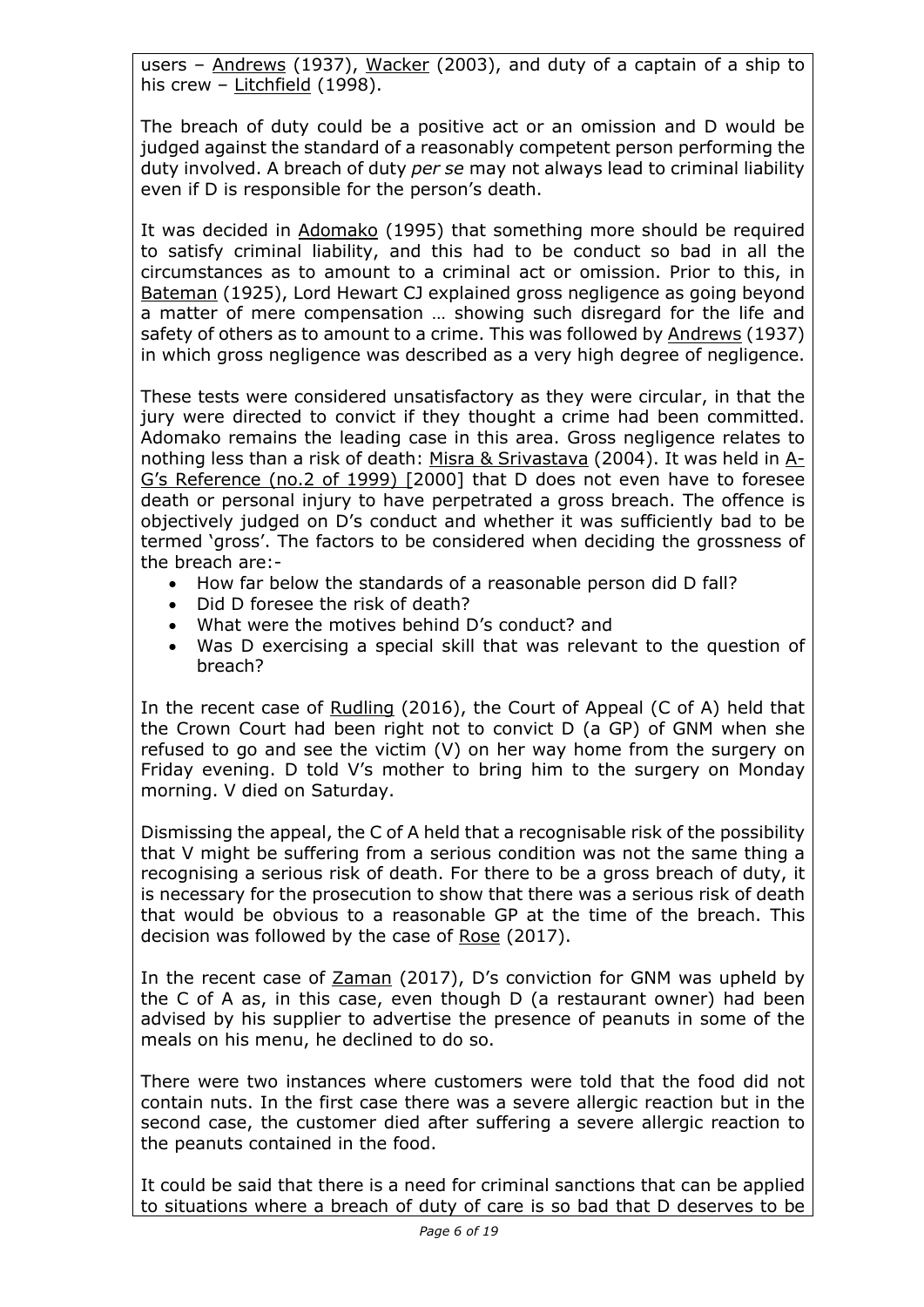punished over and above the civil remedies that would ordinarily be available. This does not mean that everyone who is in a position where they owe a duty of care could be liable for a criminal offence. The important element of this offence is that D's conduct must be so negligent that it should be characterised as criminal.

# **2(b)**

Prior to the decision in R v G and Another (2003) there were two tests of recklessness.

Subjective recklessness is defined as the conscious taking of an unjustified risk and was established in the case of Cunningham (1957)*.* The question to be asked when considering subjective recklessness is "was the risk in Defendant's (D) mind at the time the crime was committed?" In other words, did D foresee the risk of his actions? The key point to note about this approach to recklessness is that there would be no liability if the risk had never occurred to the defendant: Stephenson (1979).

Objective recklessness is the conscious or unconscious taking of an obvious risk and was established in the case of Caldwell (1981) and related to criminal damage offences*.* The question to be asked when considering objective recklessness is "Would a 'reasonable man' have recognised the risk?"

Critics of the existence of objective recklessness argued that Caldwell left a lacuna or loophole in the law which meant that a D could avoid conviction by arguing that he was not reckless either subjectively or objectively.

The objective test was also heavily criticised and it was said to be too harsh particularly in respect of juveniles or D's of low intelligence who were unable to see the risk: Elliott v C (A Minor) (1983). This was the standpoint until G and Another (2003) which overruled Caldwell and changed the law in respect of the MR required for criminal damage, which is now subjective recklessness.

Having two tests for recklessness was illogical and problematic as it over complicated the law and was confusing for juries. The objective test for recklessness overlapped with the test for negligence and blurred the boundaries between recklessness and negligence.

These criticisms led to the decision in G and Another (2003) which restored the subjective recklessness test for criminal damage and established that all recklessness is subjective. This decision was a turning point for the courts in this area and made the definition of recklessness clear. The decision has also clarified the law in relation to defining the concept of recklessness as the criticisms levelled at the objective test are now redundant and the law is much simpler.

# **Question 3**

Secondary liability for a criminal offence requires a principal (P) who is the person who commits a crime, and a secondary participant (SP) who encourages or assists P in the commission of the crime. If the encouragement or assistance was intentional then the SP will be guilty of the same offence as the P. In this situation the encouragement or assistance forms the AR and the intention to encourage and/or assist forms the MR. This is also known as joint enterprise (JE) or parasitic accessorial liability (PAL).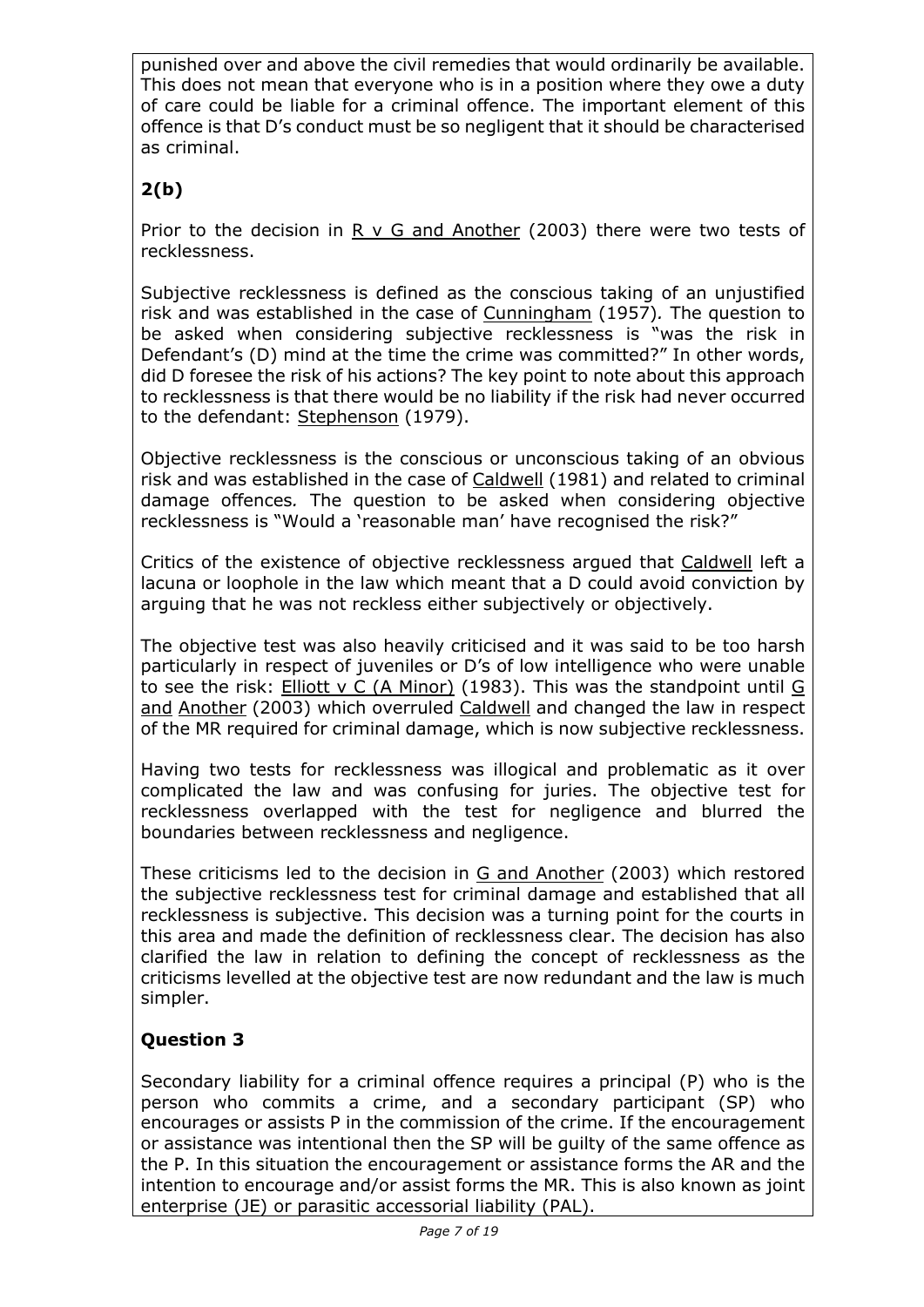The basis for liability in cases of JE was set down in case of Chan Wing-Siu (1985). Until recently, JE involved a prior agreement between the P and the SP to commit an offence. In agreeing to the participation in the offence the SP automatically satisfied the AR of secondary participation. There was no need to prove aiding, abetting, counselling or procuring for JE: Petters and Parfitt (1995). The SP was also liable if he helped to plan the offence even if he was not present when it was committed: Rook (1993), A,B,C and D (2010).

The relevant MR required knowledge that one of several offences may be committed: Maxwell (1978), that P intended to commit any type of offence even though details were not specified: Bryce (2004) and there was the potential for a conviction where P deliberately committed a different offence to that agreed ie GBH agreed but murder committed: Rahman (2008).

The SP would not be guilty if P's conduct was outside the scope of the agreement and the agreed result occurred by different means than those discussed: Powell and Daniels; English (1997), or where P committed an offence which was different from the one agreed: Gilmour (2000) Rafferty (2007) Campbell (2009), or a weapon was used in a different way to that agreed or a different weapon was used: Gamble (1989) English; Yemoh (2008).

It was unclear whether the SP should be convicted of a lesser offence when P committed murder but the SP was not aware that death or serious harm may result. In Uddin (1998) and Mitchell and King (1999) it was held that an alternative conviction for manslaughter would not be possible in respect of the SP. However, the later cases of Gilmour (2000) and Roberts, Day and Day (2001) decided that it was possible to convict the SP of manslaughter when P had been convicted of murder. The most recent decision in this area Rahman (2008) decided that the SP should be acquitted.

The decisions above raise the question of whether the SP must intend the P to commit the crime, or whether he must simply be aware of the possibility that a crime might be committed. Until recently, the common law position was that foresight or knowledge was sufficient to convict the SP of murder, when P was convicted of murder.

The recent decision of the Supreme Court in R v Jogee (2016) reversed the common law position and legal position is now that, in order to be convicted of murder, the SP must intend to assist or encourage the commission of the offence This decision weakens the doctrine of JE. In Jogee it was held that the law had taken a wrong turn in the cases of Chan Wing-Siu and Powell and Daniels: English. In the case of Jogee it was decided that in respect of murder, if foresight is not sufficient to convict a single D, it should also not be sufficient to convict an SP.

The decision in Jogee did not take account of other important cases on JE, and it concluded that the SP's will only be guilty of the crime if he intended that the crime be committed or if he intended to encourage and assist in its commission.

Their Lordships said that the cases of Chan Wing-Siu and Powells and Daniels: English were merely part of the history of this area and should not be relied upon. Foresight and authorisation are not the same and the SP should have the same MR as the P in relation to the commission of the offence. The law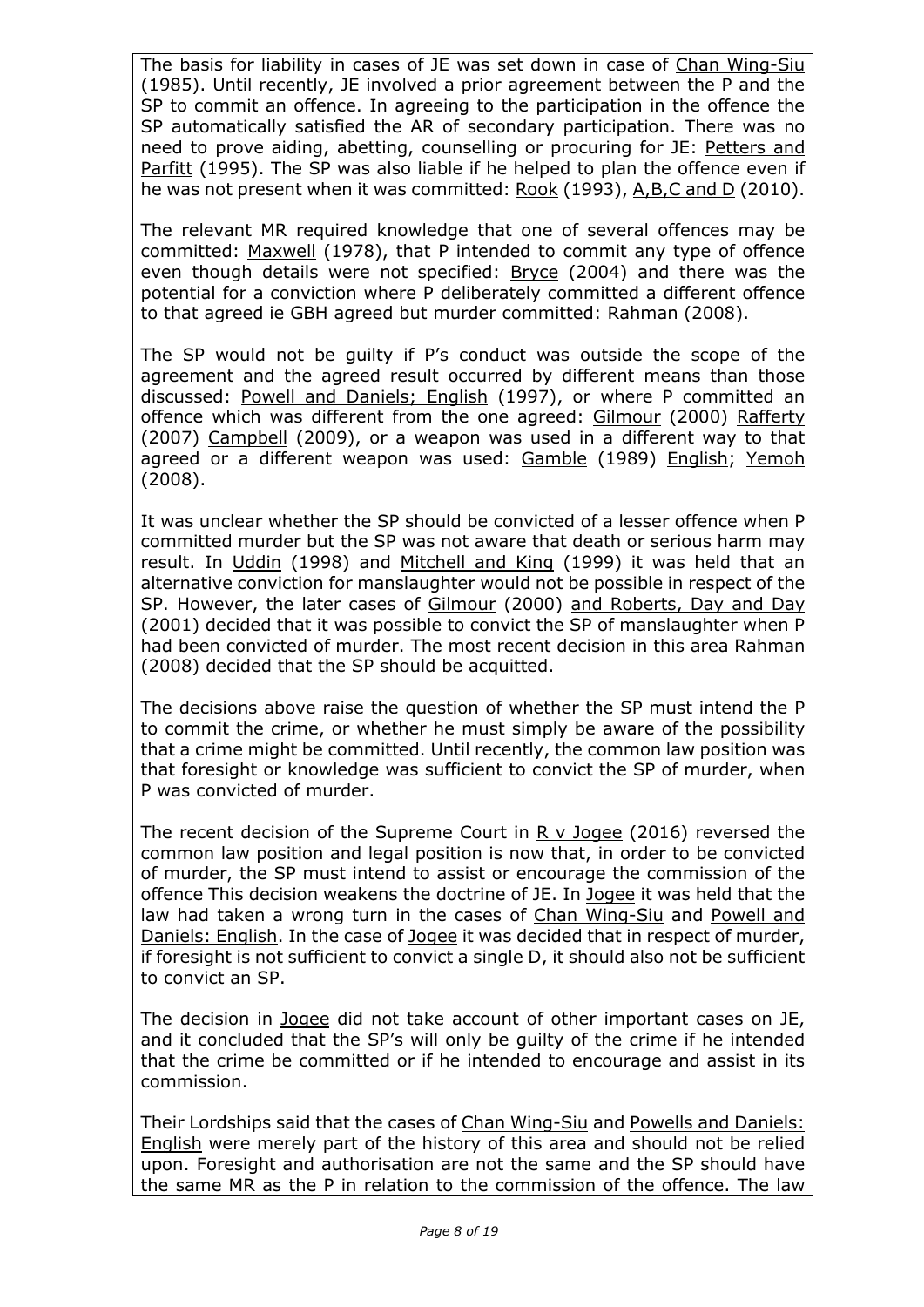should, therefore, be returned to the position it was in before the aforementioned cases.

The impact of the decision in Jogee is huge as it completely overturns the previous law in relation to secondary liability. It could be argued that the law relating to secondary participation was unfair and that in overturning it, the Supreme Court made the correct decision. To allow an SP to be convicted of murder when he only foresaw the possibility of death or injury but did not intend it, undermines the principles of MR. It could also be argued that the decision in Chan Wing-Siu created an incorrect principle which became embedded in law.

The law in relation to secondary liability has been clarified as a result of the decision in Jogee. The current situation is that in order for an SP to be found guilty of murder, he must intentionally assist and/or encourage the P to act.

# **Question 4(a)**

It could be argued that the AR elements of theft have been widely interpreted by the courts. This renders the MR of theft particularly important as liability for theft is generally determined by the MR elements.

Theft is defined in s1(1) of the Theft Act 1968 (TA) as the dishonest appropriation of property belonging to another with the intention to permanently deprive the other of it.

The AR of theft is the appropriation of property belonging to another. Appropriation is partially defined under s 3(1) and is, essentially, an assumption of any of the rights of the owner over the property: Morris (1983).

To determine whether appropriation has been widely interpreted, its relationship with consent must be considered. There are a number of cases which explore the question of whether an authorised assumption of the owner's rights could amount to appropriation.

In Lawrence (1971) the House of Lords (H of L) held that even though a student had consented to D taking money from his wallet, it was still an appropriation of the student's property. The H of L also held that the absence of any words in s3(1) requiring appropriation to take place without consent meant that consent was unequivocally deemed to be irrelevant to appropriation.

A different conclusion was reached by the H of L in Morris. In this case, it was held that an authorised act could not amount to appropriation. This would mean that the act in Lawrence would not have been an appropriation. This provided a clear conflict on the issue of consent in appropriation between H of L decisions. However, the decision in Lawrence was a binding *ratio decidendi,* whereas the comments in Morris were only a persuasive *obiter dictum*.

The conflict between these authorities was resolved by the H of L in Gomez (1993). The H of L in this case followed Lawrence and held that consent was irrelevant to appropriation. Consequently, the element of appropriation has been widely construed.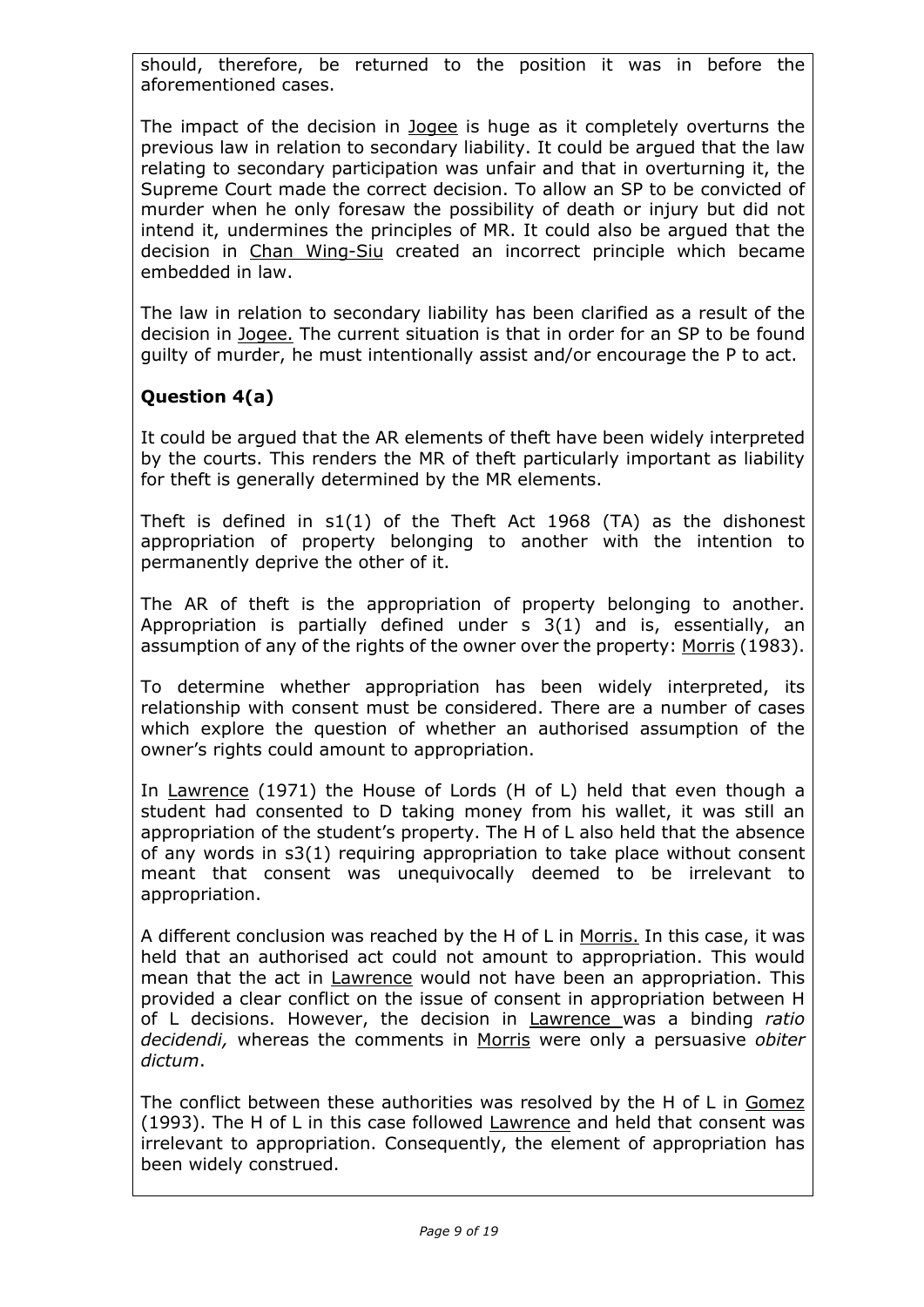There then followed a number of cases which related to D's who had received a gift/gifts from a vulnerable donor and whether receipt of such gifts was dishonest.

In Mazo (1997) it was held that property given D with the consent of the owner could be appropriated if the consent was obtained by fraud. The position in relation to gifts was finally considered by the H of L in Hinks (2001) where it was decided that, following Gomez, a valid gift could be appropriated even where the owner truly consented to it. Following Hinks it is clear that appropriation is a neutral concept and so the only thing that distinguishes a thief from an honest recipient of a gift is the presence of dishonesty.

It is clear that the AR of theft has been widely interpreted, this means that liability for theft often hinges on the ability to prove MR which is that D was dishonest and had the intention to permanently deprive.

# **4(b)**

The issue of dishonesty has caused the courts numerous problems over the years. For the purposes of the offence of theft, s2(1) TA specifies three instances of states of mind which, as a matter of law, are to be regarded as honest. Therefore, D is not dishonest if:

- i) he honestly believes that he had a right in law to the property;
- ii) he honestly believed that he had or would have had the owner's consent had the owner known about the circumstances; or
- iii) he honestly believed that the owner could not be found even if all reasonable steps had been taken to try and find him.

Where s2(1) does not apply, the issue of dishonesty is left to the jury to determine as a question of fact. In Feely (1973), the Court of Appeal held that dishonesty was an 'ordinary' word and that the jury would be expected to decide the issue by reference to the 'current standards of ordinary decent people'. This approach was widely criticised.

A number of other cases followed: Gilks (1972), McIvor (1982) and Landy (1981), all of which were criticised in the way that the issue of dishonesty was resolved.

The case of Ghosh (1982) provided a positive aspect to the determination of dishonesty. The Ghosh test has two limbs. The first, objective limb requires the jury to consider whether the honest and reasonable person would regard what D did as dishonest. Only if the answer is 'yes' to this question can the second limb be considered. This preserves the principle that the issue of dishonesty is a matter of fact for the jury and not the judge. The main danger of this approach is the variation in standards from one jury to another.

The second, subjective limb requires the jury to question whether D himself realised that the honest and reasonable man would regard what he did as dishonest. Whilst this is referred to as the subjective limb, it contains an objective element and calls for D's recognition of his objective dishonesty. Only if the answer is 'yes', to both the objective and subjective questions, can D be found to be dishonest.

Even though there have been criticisms of the Ghosh test over the years, as a matter of strict precedent, the court is still technically bound by Ghosh.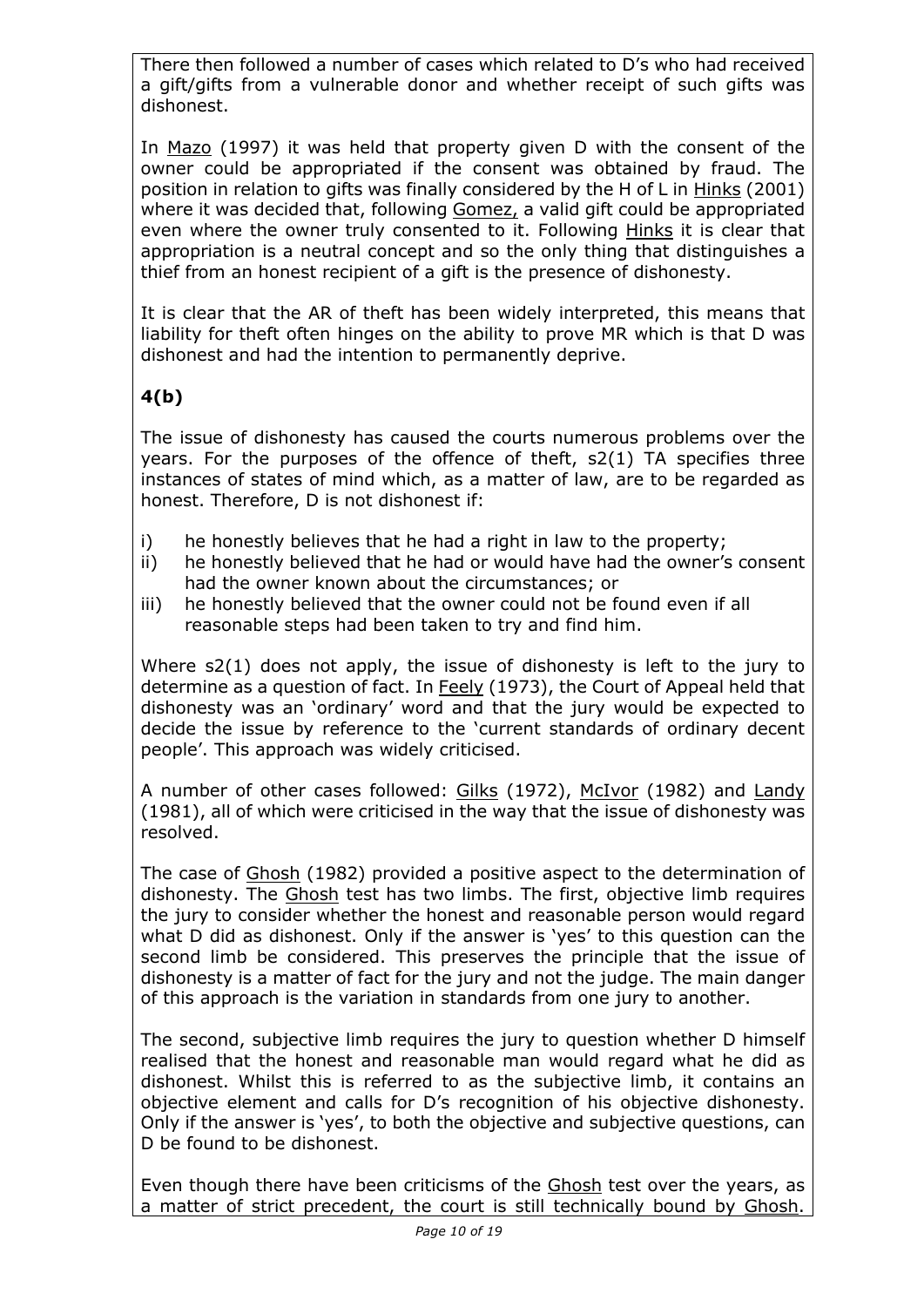However, in the recent civil case of Ivey v Genting Casinos (UK) Ltd (2017), the *obiter* observations of The Supreme Court were that the second (subjective) limb of the Ghosh test was significantly flawed and needed to be removed.

The Supreme Court's view was that the second limb of the test gave rise to the inequitable scenario where the more warped a person's standard of honesty, the less likely it was that he/she would be found to have acted dishonestly.

The Supreme Court made it clear that this amended legal test for dishonesty was to have universal application within the English Courts stating that, "There can be no logical or principled basis for the meaning of dishonesty to differ according to whether it arises in a civil or a criminal prosecution."

Had the original Ghosh test been applied to Ivey his actions may not have been found to be dishonest as he believed that he was using a legitimate gambling technique so the second limb of the Ghosh test would probably have failed.

In the recent case of DPP v Patterson (2017) Leveson LJ gave a clear indication that the Court of Appeal (CA) will adopt the *obiter* comments of the Supreme Court in Ivey in respect of the Ghosh test. He observed that as a matter of precedent the court is bound by Ghosh, however, the CA may depart from Ghosh without the matter returning to the Supreme Court.

Whilst the current impact of Ivey is uncertain, the potential impact is significant in that it would simplify the law in relation to dishonesty and the new test should be easier for a jury to understand and apply.

It could be argued that the test is fit for purpose as it has evolved through caselaw. On the other hand it could be argued that, due to the inconsistent decisions in these areas, it is not fit for purpose as it stands, but a better statutory definition of each element may avoid these problems.

### **SECTION B**

# **Question 1**

### Olivia's Liability

In relation to Olivia's liability for the death of Ioan, she has unlawfully caused Ioan's death within the Queen's peace with the intention to kill or cause grievous bodily harm (GBH): Vickers (1957). She is the factual: White (1910) and the legal: Cheshire (1991) cause of Ioan's death. Therefore, the AR for murder is made out.

The MR for murder may also be made out as it could be said that even if she did not have the direct intention to kill Ioan, she obviously intended to cause GBH, and death or GBH was virtually certain to occur as a result of her actions. Olivia would be liable for the murder of Ioan.

Olivia may be able to rely on one of the partial defences to murder. If this is the case her liability could be reduced to voluntary manslaughter. The partial defences to murder are diminished responsibility and loss of control.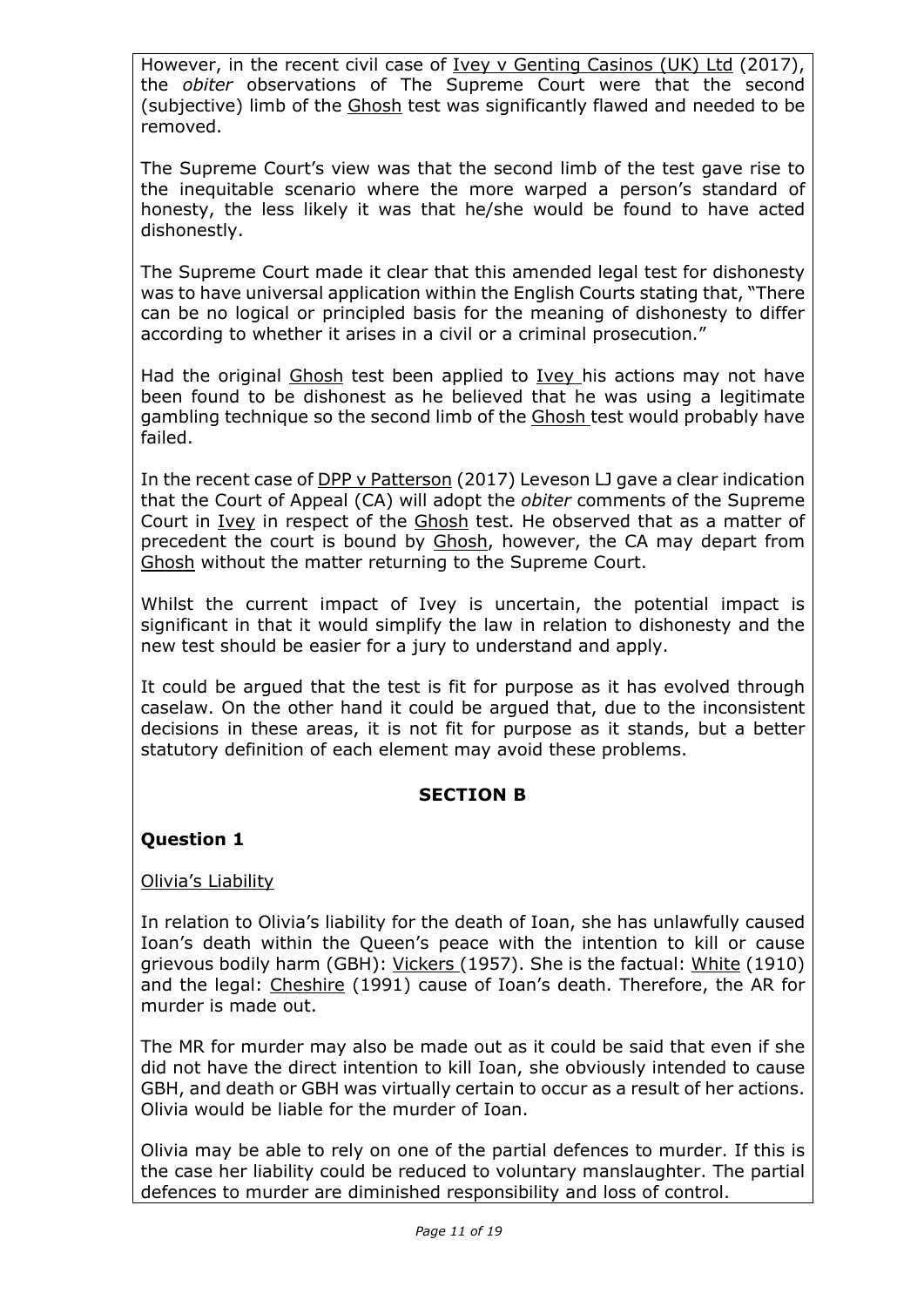She would not be able to rely on diminished responsibility as there is no evidence of an abnormality of mental function or a recognised medical condition that may have provided an explanation for her actions.

Olivia may be able to rely on the defence of loss of control under s54(1) of the Coroners and Justice Act 2009 (CJA 2009). There are three main elements to the defence: a) at the time of the killing, Olivia must have suffered a loss of self-control; b) There must have been a qualifying trigger under s55 CJA 2009; and c) someone of the same age and sex as Olivia, with a normal degree of tolerance and self-restraint and in the same circumstances of Olivia, might have reacted in the same or similar way.

Whether Olivia lost control or not is subjectively assessed. Under s54(2), it does not matter whether the loss of control was sudden or not Ahluwalia (1992). On the facts, there appears to be sufficient evidence to suggest that Olivia might have suffered a loss of control. Next we have to consider whether there was a qualifying trigger under s55.

The qualifying triggers are:-

Section 55(3) that D's loss of control was attributable to D's fear of serious violence from V against D or another identified person;

Section 55(4) that D's loss of control was attributable to a thing said or done (or both) which either a) constituted circumstances of an extremely grave character, and b) caused D to have a justifiable sense of being seriously wronged.

Olivia will not be able to claim that there was a qualifying trigger under s55(4), if it is found that Ioan's confession that he was having an affair with Rochelle constitutes an exclusion under s55(6)(c) which sets out that the defence is not available to a defendant who lost control and killed another, when the thing said or done that caused D to lose control was sexual infidelity.

In the case of Clinton (2012) it was found that where a D's loss of control was based solely on sexual infidelity, then the defence could not be used. If, however, sexual infidelity is considered alongside other evidence which is admissible in support of a qualifying trigger, it would be unjust to exclude it when it was integral to the facts as a whole.

Applying this to the facts, it would appear that Olivia would not be able to rely upon the defence of loss of control as her loss of control was caused solely by Ioan's confession of sexual infidelity, therefore she would be liable for the murder of Ioan.

Olivia could also potentially rely on the private defence of self-defence and/or possibly a public defence under s3(1) of the Criminal Law Act 1967 (CLA 1967). Both of these defences are now governed by the guidelines established under s76 of the Criminal Justice and Immigration Act 2008 (CJIA 2008).

The public defence created by s3(1) CLA 1967 permits the use of reasonable force to prevent the commission of an offence. CJIA 2008 confirms that the same principles apply to both the private and public defences in relation to the concept of reasonable force and mistaken belief.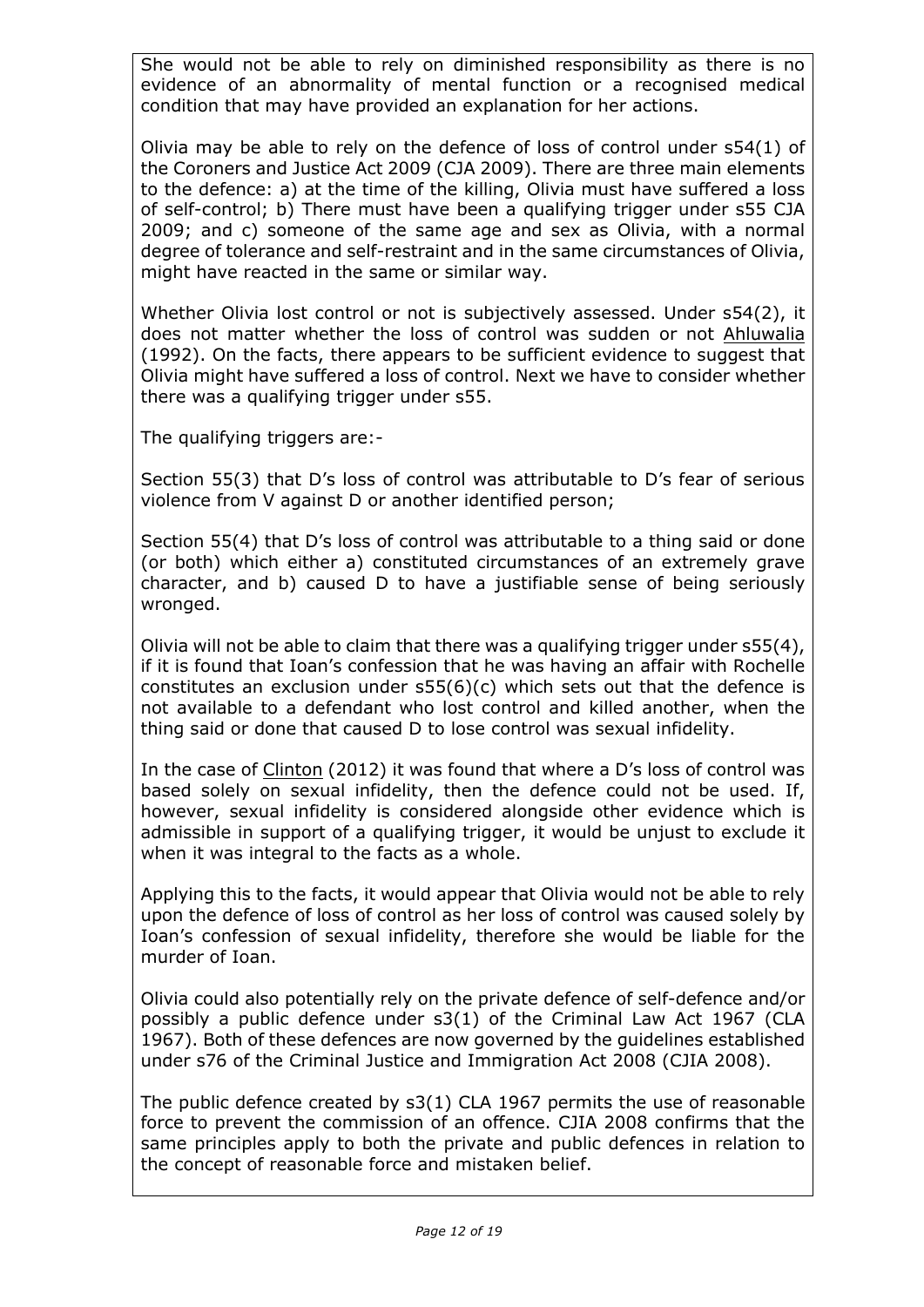Self-defence is a common law defence which permits a person to use reasonable force in protection of himself or others if he honestly believes the use of force is necessary: Rose (1884), Duffy (1967), Palmer (1971). The issue with this defence is usually whether the force was 'reasonable' in the circumstances.

The evidence indicates that Ioan furiously asked Olivia what she was doing as he strode towards her. Olivia could say she was motivated in her actions by a desire to defend herself from a physical assault as she feared that Ioan may assault her; she was not looking for a fight and the facts do not support the notion that she was motivated by any desire for revenge.

Mistake of fact occurs in situations where, if the facts had been as D believed them to be, he would have had a defence.

Even if Olivia was mistaken in her belief that she was going to be assaulted, she is entitled to be judged on the circumstances that she genuinely believed to exist: Williams (1987), Owino (1995). A jury should be objective in deciding whether Olivia's actions were 'reasonable'. It would have to consider whether Olivia honestly believed that it was necessary to defend herself and, if so, on the basis of the facts and the danger perceived by Olivia was the force used 'reasonable'? If the jury answers 'yes' to both points then it must acquit Olivia. However, if the jury accepts that, whilst her actions were to protect herself, she went beyond the use of reasonable force, Olivia would have no defence under common law: Clegg (1995) anyway.

# **Question 2(a)**

Katie's Liability

# Attempted Burglary

For there to be an attempt, there must be a substantive offence that D was attempting to commit. In this case the substantive offence was burglary contrary to  $s9(1)(a)$  of the Theft Act 1968 (TA). Under  $s9(1)(a)$  of the TA a person will be guilty of burglary if he enters any building or part of a building as a trespasser with intent to steal, inflict GBH on any person therein or to cause criminal damage to the building or anything therein.

Under s1(1) Criminal Attempts Act 1981 (CAA) to be guilty of attempting to commit an offence a person must perform an act which is more than merely preparatory to committing the offence, intending to commit the offence and intending to bring about the result, and knowing that the surrounding circumstances would be in existence or being reckless as to this. The AR of attempted burglary is therefore doing an act which is more than merely preparatory to entry of the building.

At common law the act had to be sufficiently proximate to the crime: Eagleton (1835). The CAA requires an act to be more than merely preparatory to the commission of the crime: Gullefer (1990), Jones (1990), Litholetovs (2002), Tosti (1997), Moore (2010).

When Katie was about to climb into her grandmother's flat, she did an act which was more than merely preparatory as the only part of the act left was to enter the flat with the intention to steal*.* It appears that there is no effective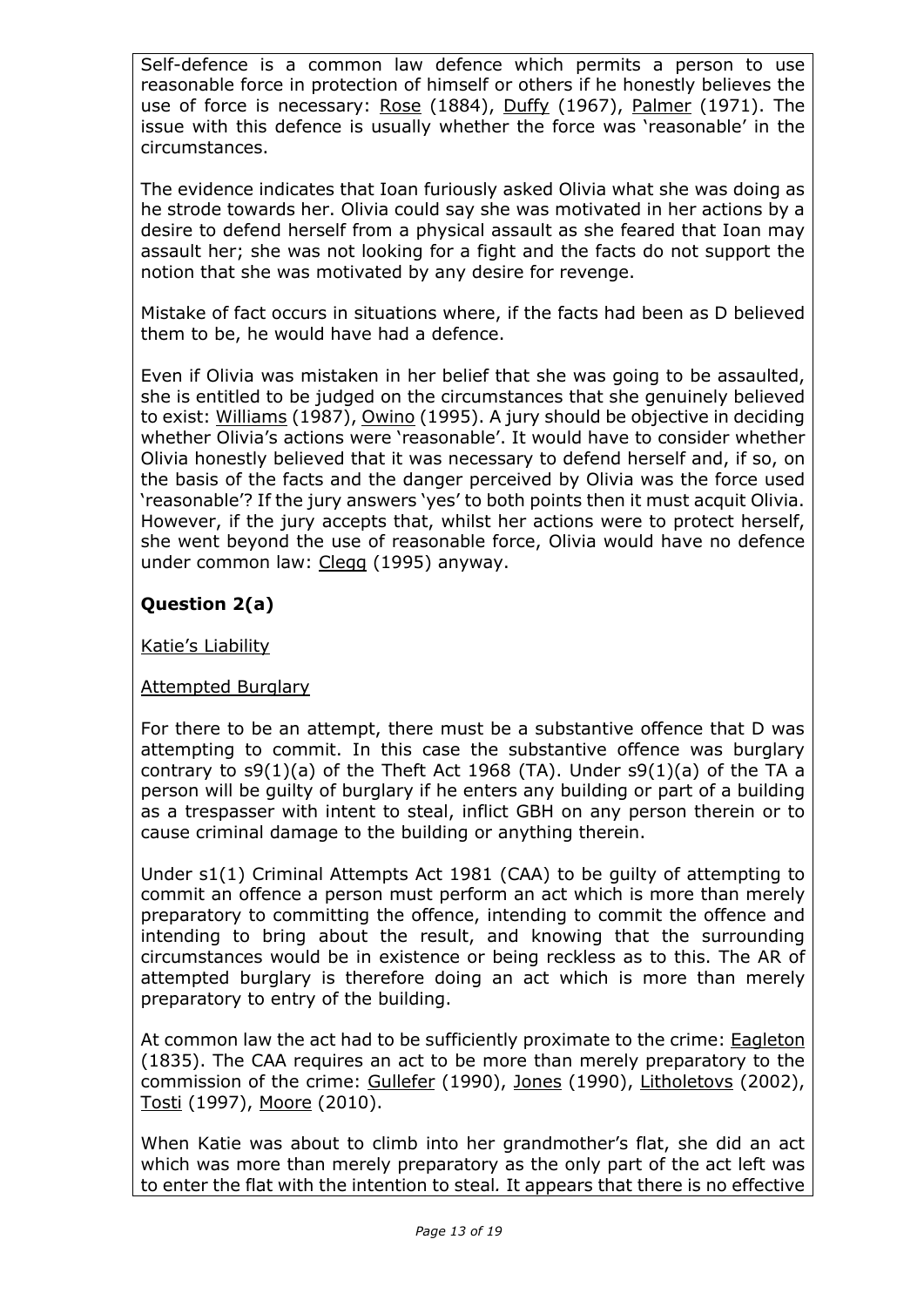entry as the scenario does not say that any part of Katie's body actually entered the building.

The MR for an attempt is an intention to commit the full offence and recklessness in respect of any circumstances surrounding it: Khan (1990). The fact that Katie intended to commit burglary was sufficient for the offence. Katie would be liable for attempted burglary contrary to s1(1) CAA.

### **Burglary**

When Katie managed to climb all of the way into the flat, she entered the flat with intent to steal, so would be guilty of burglary contrary to s9(1)(a) of the TA as set out above.

Katie may also have committed an offence under s9(1)(b) TA. To prove a s9(1)(b) offence, theft or GBH has to be committed or attempted after having entered the building as a trespasser.

This would be made out in this scenario as after having entered her grandmother's flat as a trespasser, Katie then stole money from her grandmother's biscuit tin, so she would be guilty of burglary contrary to s9(1)(b) TA. Katie also satisfies s1 TA, as she entered the property and once inside she appropriated money which belonged to her grandmother, with the intention to permanently deprive her grandmother of the money by using it to buy alcohol.

By applying the Ghosh/Ivey test we can also show that she was dishonest. The first (objective) limb of the Ghosh test is satisfied as her ultimate aim was to steal her grandmother's money which the reasonable person would find dishonest.

# **2(b)**

# Jonas's Liability

Jonas could be charged with GBH contrary to S18 or s20 of the Offences Against the person Act 1861 (OAPA).

Section 20 OAPA 1861 is the unlawful and malicious wounding or inflicting of grievous bodily harm (GBH) upon any other person, either with or without any weapon or instrument. A wound consists of a break to both layers of skin: Moriarty v Brookes (1834), M'Loughlin (1838) and Eisenhower (1984). GBH means 'serious harm': Smith (1961), Wood (1830), Saunders (1985) and Bollom (2004). There must be foresight (or intention) of causing some harm: Mowatt (1968).

Section 18 OAPA 1861 says that D unlawfully and maliciously by any means whatsoever wounds or causes any GBH to any person with intent to do GBH. The offence is virtually the same as that for S20 OAPA 1861 except that there must be an intention to cause GBH for a S18 OAPA 1861 offence whereas a S20 OAPA 1861 offence can be committed recklessly.

When Jonas shot Nick it was an assault. The injury sustained by Nick would substantiate an offence under s18 or s20 OAPA. As we are told that Jonas intended to shoot Tommy, direct intention to cause GBH would be present so Jonas would be liable for the more serious s18 offence.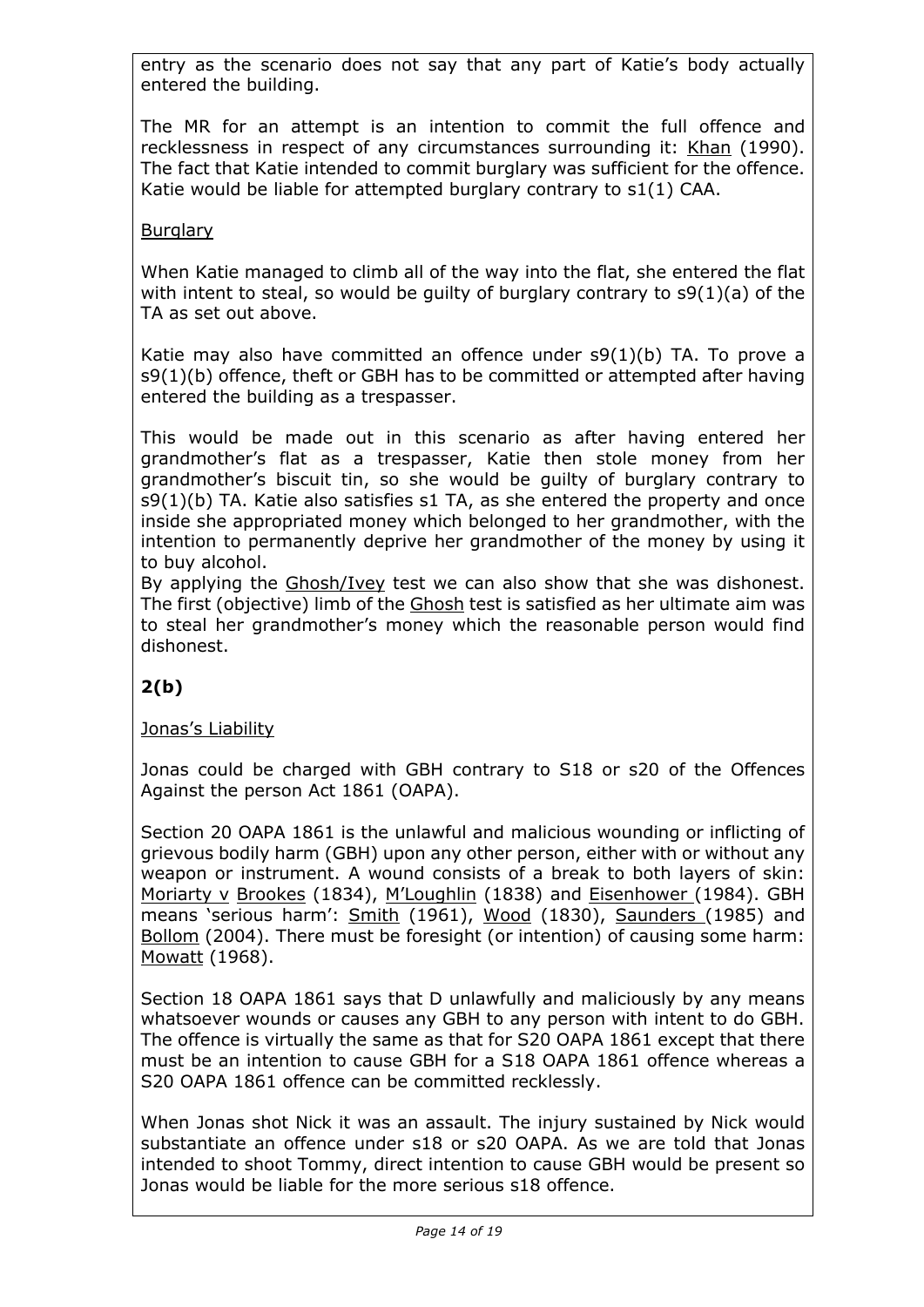Attempted murder may also be considered as Jonas has intentionally caused GBH to Nick. However, for attempted murder there has to be the intention to kill the V even though an intention to commit GBH is sufficient for actual murder. Jonas is not told to kill Tommy just to shoot him. There is no evidence that Jonas intended to kill Tommy so attempted murder would not be applicable.

Transferred malice is the doctrine which allows MR*,* whether intention or recklessness, to be transferred from an intended victim to the actual victim against whom the AR was accidentally committed. The malice must transfer within the same offence, if the MR is for a different offence, then malice cannot be transferred: Latimer (1986), Mitchell (1983).

Applying this to the facts, it is obvious that Jonas intended to shoot Tommy but instead he shot Nick. Jonas's intention was to shoot Tommy and that is what he did, the malice was transferred from is intended victim (Tommy) to the actual victim (Nick), it doesn't matter that he shot Nick instead of Tommy, the offence was the same and the MR would be transferred to Nick.

The defence of duress of threats may be available to Jonas.

To successfully plead a defence of duress of threats the defence must be able to adduce evidence that the threat was of serious personal injury or death: Hudson and Taylor (1971), DPP v Rogers (1998), the threat must be towards D or a member of his immediate family or some other person for whose safety D would regard himself responsible: Wright (2000), the threat must be immediate: Hasan (2005) not imminent, D must take advantage of any reasonable opportunity to escape or to raise the alarm: Gill (1963), D should seek police protection if possible: Hudson (1971).

The defence is not available if D just reacted to the threats and the threat must be one that the ordinary man could not have resisted*:* Graham (1982). D's belief in the threat must be reasonable: Nethercott (2001), Safi and others (2003). An objective test will also be applied which is, if the ordinary person sharing the same characteristics as D would have resisted the threats, the defence is unavailable: Hegarty (1994), Horne (1994), Bowen (1996). If D voluntarily associates himself with a violent criminal gang, the defence will fail, for this reason: Hasan (2005)*.* The defence of duress does not apply to murder: Howe (1987).

A successful plea of duress of threats will result in a complete acquittal. In this case, there has been a threat of serious personal injury to Jonas's family, however, the defence would fail as the threat was not immediate and Jonas has been at fault by voluntarily associating himself with a violent criminal gang.

# **Question 3**

# Assault on Al

The offence to consider in respect of Al is Battery contrary to s39 Criminal Justice Act 1988 (CJA). Bobby intentionally or recklessly: Venna (1975), Savage; Parmenter (1989) inflicted personal violence on Al by barging roughly past him, causing him to stumble and fall heavily against the wall: Rolfe (1952). Al did not give Bobby permission to assault him, therefore the contact was both physical: Ireland; Burstow (1998) and unlawful.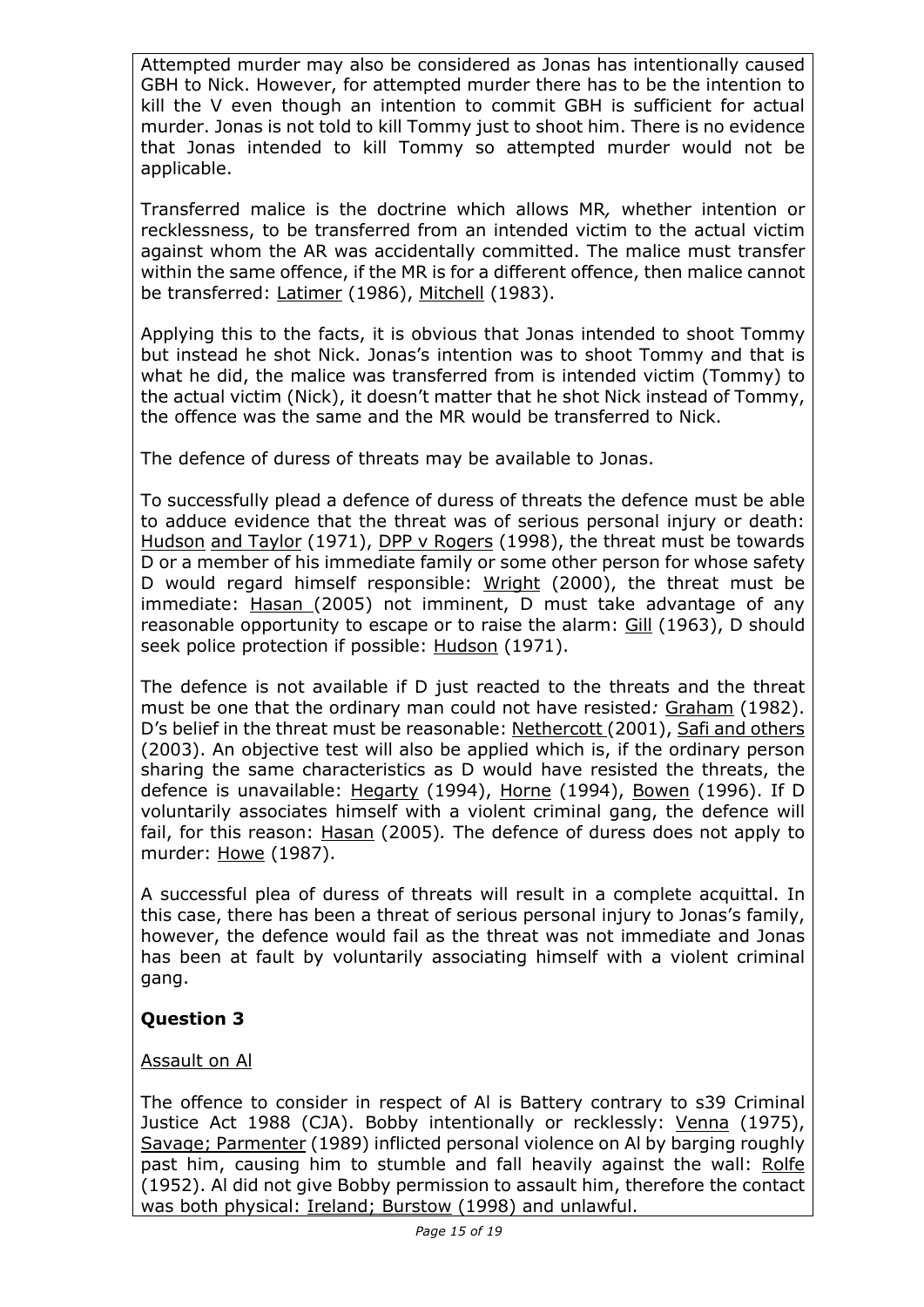Bobby carried out an unprovoked assault on Al. He shoved Al, which means that he either intended, or was at least reckless, as to causing unlawful violence. There is no suggestion of any resulting injury, therefore Bobby is likely to be found guilty of battery contrary to s39 CJA in respect of the unprovoked assault on Al.

### Assault on Wally

The offence to consider in respect of Wally is assault occasioning actual bodily harm (ABH) contrary to s47 OAPA. S47 OAPA is the intentional or reckless infliction of unlawful violence upon someone without consent: Savage; Parmenter (1991). ABH refers to an assault which interferes with the comfort of the victim and is more than transient or trifling:  $Miller$  (1954) and  $T v DPP$ (2003), and there has to be an injury: Chan-Fook (1994).

When Bobby headbutted Wally it was an assault. The injuries sustained by Wally were a black eye and severe bruising to his nose. This would constitute an injury which was more than transient or trifling and would interfere with his comfort. Bobby should have been aware that there was a risk that his actions towards Wally could cause him injury.

Bobby is likely to be found guilty of ABH in respect of the unprovoked assault on Wally.

### Potential defence/s

#### Consent

In respect of the assault on Al, the only defence that may be available to Bobby is consent.

The law dictates that we impliedly consent to physical contact in everyday life: Collins v Wilcock (1984), where touching someone to get their attention was held to be 'everyday' contact.

The general rule is that consent can be a defence to assault or battery: Donovan (1934), A-G's Reference (No 6 of 1980) (1981)*.* These are both offences which require no proof of any harm being caused to the victim.

In this case, Al was acting in the course of his employment to ensure that Bobby left the premises after being sacked. Al did not consent to being assaulted; therefore Bobby will not be able to raise consent as a defence to the assault on Al.

#### Voluntary intoxication

In relation to the s47 ABH offence, the defence of intoxication may be relevant. There are two types of intoxicants, dangerous and non-dangerous: Bailey; Hardie (1984). Dangerous intoxicants such as alcohol, heroin and amphetamines, are those that are known to cause the taker to become aggressive or unpredictable. Bobby took a dangerous intoxicant in the form of alcohol.

Next, we must consider whether Bobby's intoxication was involuntary or voluntary.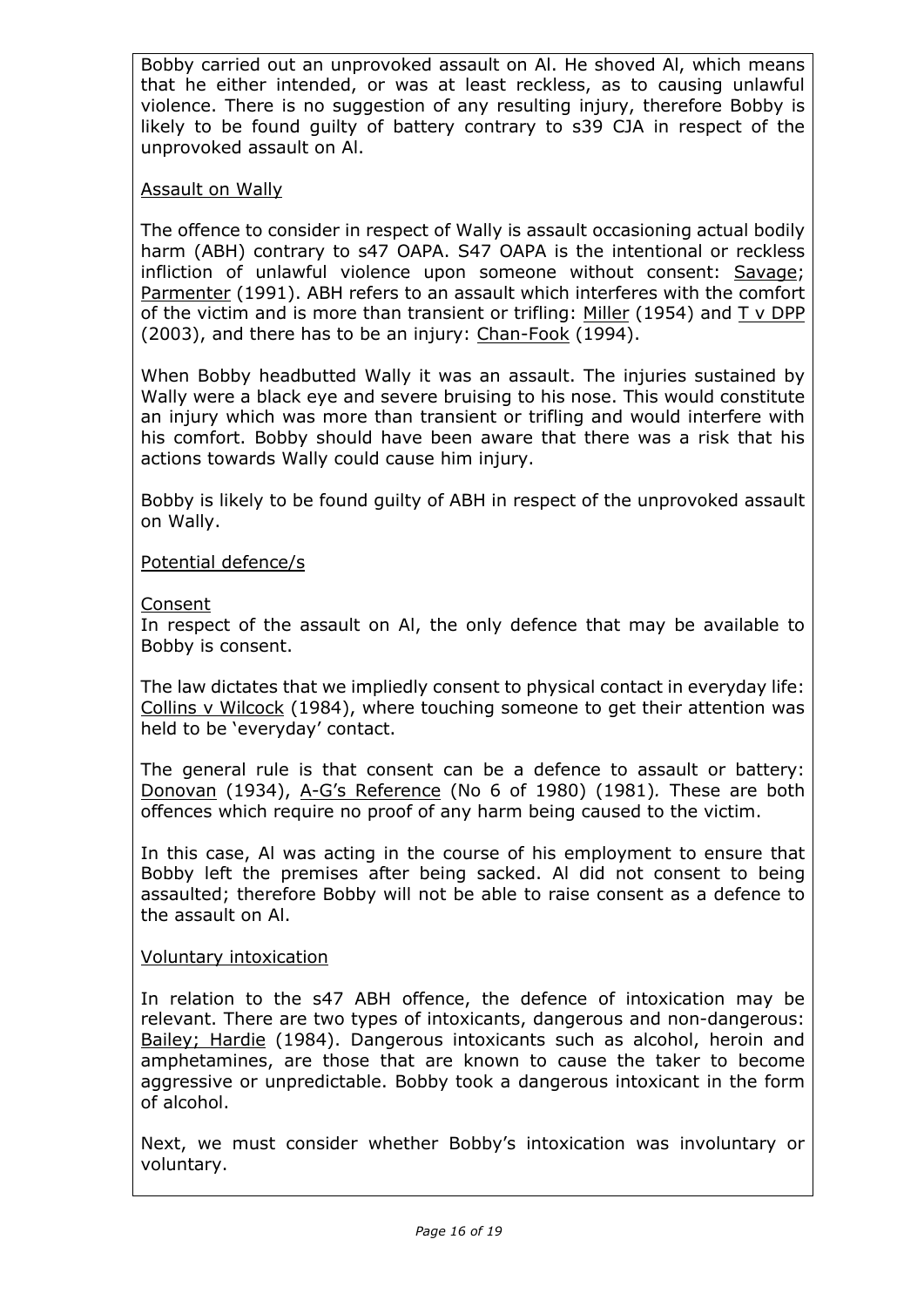Involuntary intoxication occurs when a drink is spiked, prescribed drugs are taken in excess or non prescribed but non dangerous drugs are taken: Bailey; Watkin Davies (1984). This is not the case here. Voluntary intoxication occurs when there has been voluntary taking of dangerous drugs or drinking alcohol to excess. Bobby was voluntarily intoxicated by choosing to drink a large amount of beer.

Whether he can use the defence will depend on whether the crime was one of specific or basic intent. As S47 ABH is a crime of basic intent (it can be committed recklessly) the defence would not apply as, applying the Majewski Rules, Bobby's act of drinking alcohol to excess was reckless in itself: Majewski (1977), and he would also not be able to argue that he would not have formed the MR for the offence if he had not been drunk as a drunken intent is still an intent: DPP v Beard (1920).

# **Question 4**

### Pablo's Liability

Pablo was not a trespasser in the house, therefore, the relevant offence to consider in respect of the trophy is theft.

Under s1 TA a person is guilty of theft if he/she dishonestly appropriates property belonging to another with the intention of permanently depriving the other of it.

Under s3 appropriation is any assumption of the rights of an owner. An assumption of one of these rights is sufficient for appropriation; in Morris (1983) it was changing the labels on goods, which only the owner could do. The trophy would constitute property under s4 and it belonged to another – Cormack.

For the purposes of the offence of theft, s2(1) TA specifies three instances of states of mind which, as a matter of law, are to be regarded as honest. None of these would apply to Pablo's case.

Next, we must consider Ghosh (1982) which provided a positive aspect to the determination of dishonesty. The Ghosh test has two limbs. The first, objective limb requires the jury to consider whether the honest and reasonable person would regard what D did as dishonest. Only if the answer is 'yes' to this question can the second limb be considered.

The second, subjective limb requires the jury to question whether D himself realised that the honest and reasonable man would regard what he did as dishonest. Only if the answer is 'yes', to both the objective and subjective questions, can D be found to be dishonest. Even though there has been *obiter*  commentary recently in relation to this test by the Supreme Court, the Ghosh test is still good law and has not been overruled by Ivey v Genting Casinos (UK) Ltd (2017).

In the recent case of Ivey, the refinement made by the Supreme Court to the Ghosh test was to remove the second limb, so that the subjective state of D's belief would no longer be taken into account.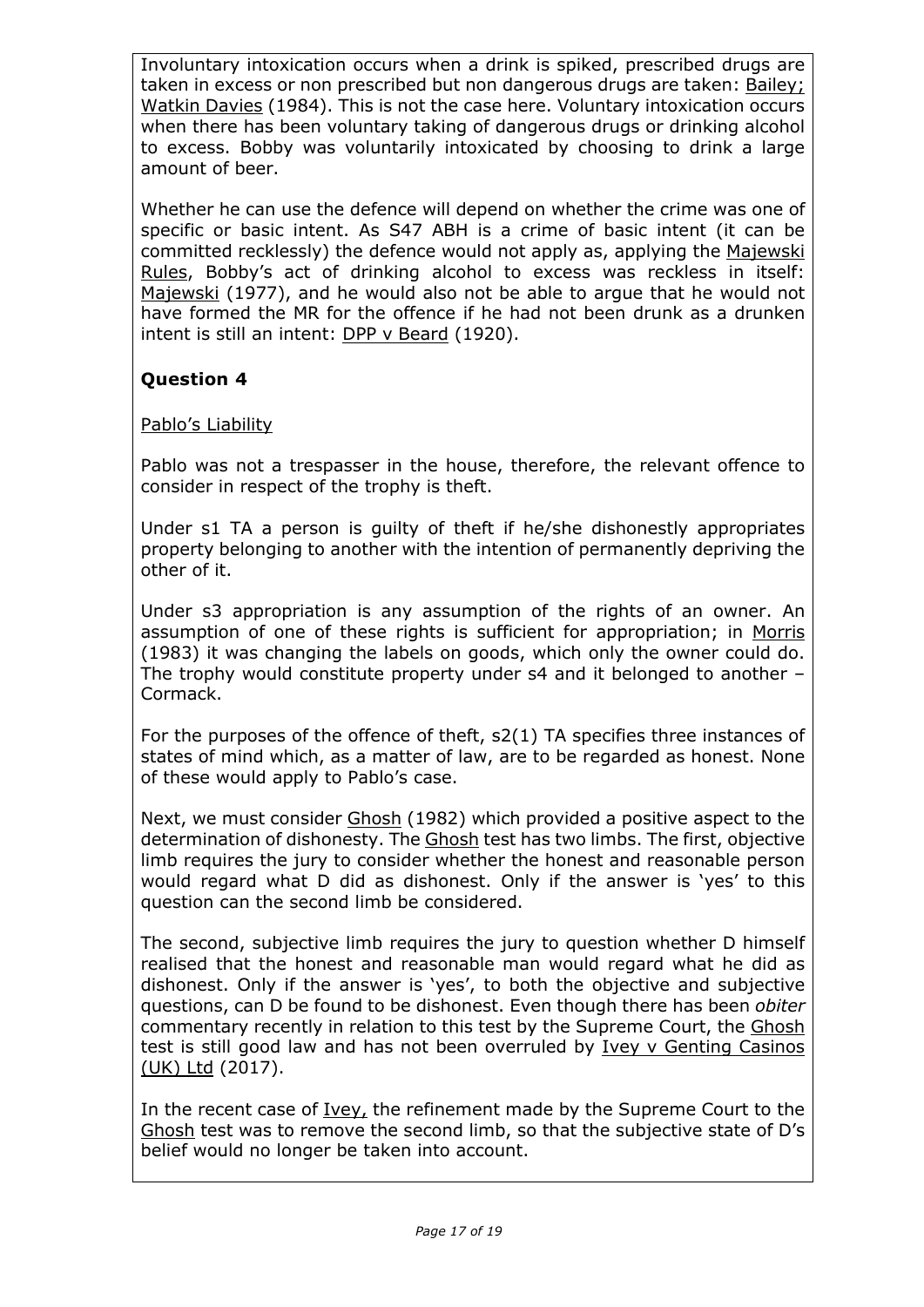Pablo's conduct is likely to be dishonest according to the both Ghosh test and the Ivey test because the honest and reasonable person would regard taking someone else's trophy from their own home as acting dishonestly and Pablo should have realised the honest and reasonable person would regard stealing someone else's trophy from their own home as dishonest.

Under s6 it is sufficient that D has the intention to permanently deprive: Morris (1983), Wheatley and another (2006)*.* Intention can be inferred if D intended to treat the property as his own by disposing of it regardless of V's rights: Cahill (1993), Lloyd (1985). Pablo's intention was to keep the trophy for himself.

Pablo would be liable for theft contrary to s1(1) TA.

There appears to be no defence that would be available to him.

### Dan's Liability

In respect of setting fire to Cormack's sofa, Dan could be liable for an offence of simple criminal damage contrary to s1(1) of the Criminal Damage Act 1971 (CDA). This offence requires proof that D intentionally or recklessly destroyed or damaged property belonging to another without lawful excuse. The damage need not be permanent*:* Gayford v Choulder (1898) but must be more than trivial: Fiak (2005), A (a juvenile) v R (1978) and the victim must be put to some expense in rectifying/repairing it: Roe v Kingerlee (1986).

It was held in Hardman v Chief Constable of Avon and Somerset (1986) that painting on a pavement in soluble paint was sufficient to constitute damage. Therefore, setting fire to the sofa would constitute damage. The sofa was the property of Cormack: s10(2) CDA and Dan would have no lawful excuse to destroy it. Thus, the AR for the offence is satisfied. The MR for a s1(1) offence requires proof that D intended or was reckless in causing the damage. In this case it should be obvious to Dan that his actions would cause damage, in any case his actions would be deemed to be reckless.

The situation is made more serious by the fact that the damage was caused by fire. Dan could also be liable contrary to s1(1) and (3) of CDA 1971 of causing simple criminal damage by arson. The AR and MR are the same as for s1(1), the difference is that for this offence the damage has to be caused by fire.

Setting fire to the sofa would amount to the destruction of property by fire. As previously mentioned, the sofa was the personal property of Cormack s10(2) CDA and Dan would have no lawful excuse for destroying it. The MR would be satisfied as Dan either intentionally or recklessly caused damage to the sofa.

Dan could also be liable for an offence of aggravated criminal damage contrary to s 1(2) CDA. This offence contains an extra MR element. In order to convict Dan of a s1(2) offence the prosecution must be able to prove that Dan thereby intended to or was reckless as to endangering the life of another. The inclusion of the word 'thereby' is crucial to the uplifted MR.

When considering whether Dan was reckless the subjective test as set out in G and Another (2003) must be applied. This requires Dan to have considered